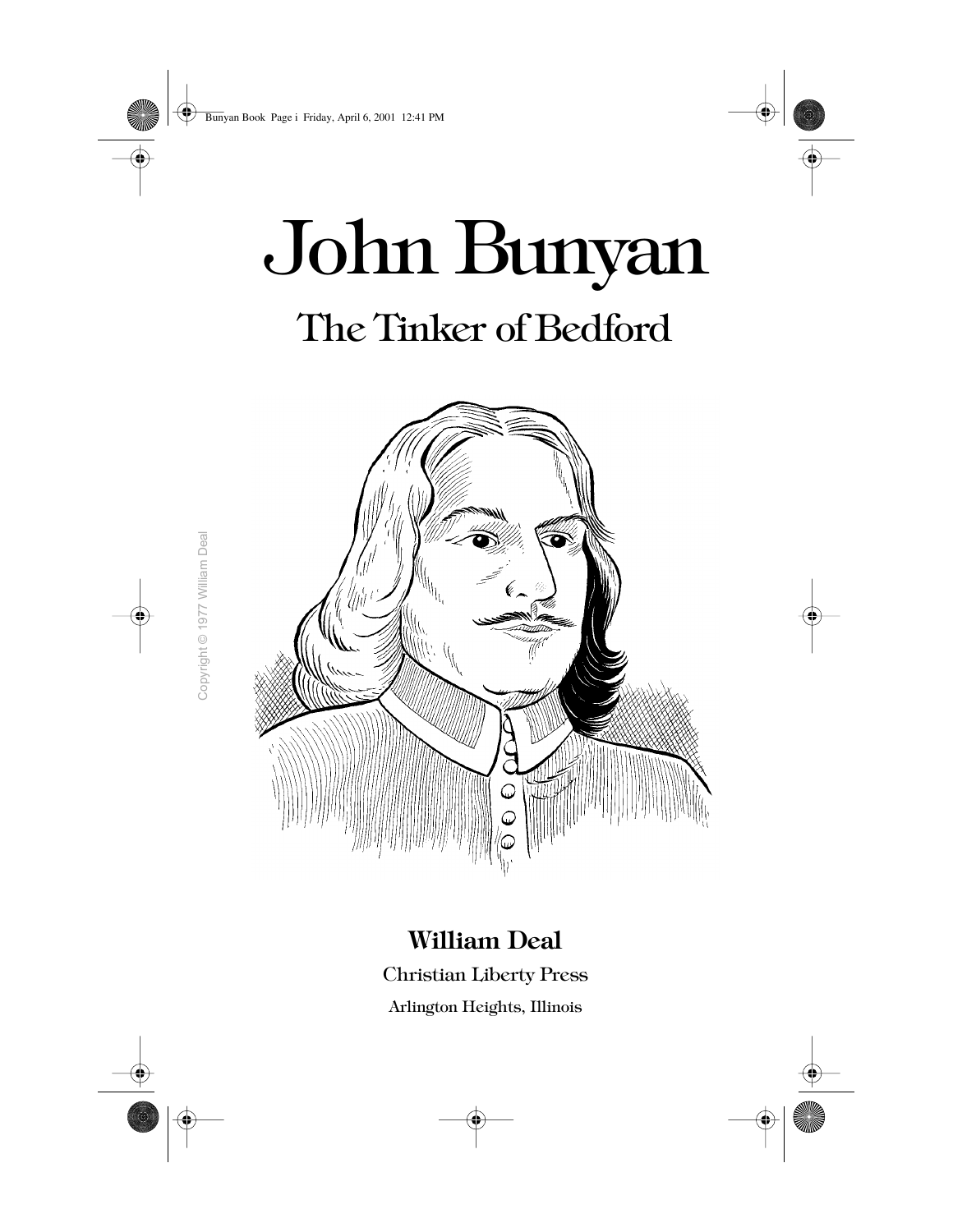#### **John Bunyan: The Tinker of Bedford**

Copyright © 1977 by William Deal Published by Crossway Books A Division of Good News Publishers Wheaton, Illinois 60187, U.S.A. *2019 Printing*

This edition published by arrangement with Good News Publishers. All rights reserved. No part of this book may be reproduced or transmitted in any form without written permission from the publisher.

Cover images and design are copyrighted by Christian Liberty Press © 2001. In addition, all of the text images are copyrighted by Christian Liberty Press with the exception of the picture of Bunyan's cottage on page vi.

Image of Bunyan on the title page and illustrations on pages 33, 36, 60, and 127 by Vic Lockman Cover design and graphics by Bob Fine

#### Printed by *Christian Liberty Press*

502 West Euclid Avenue Arlington Heights, Illinois 60004 www.christianlibertypress.com

ISBN 1-930367-59-7

Set in Garamond

Printed in the United States of America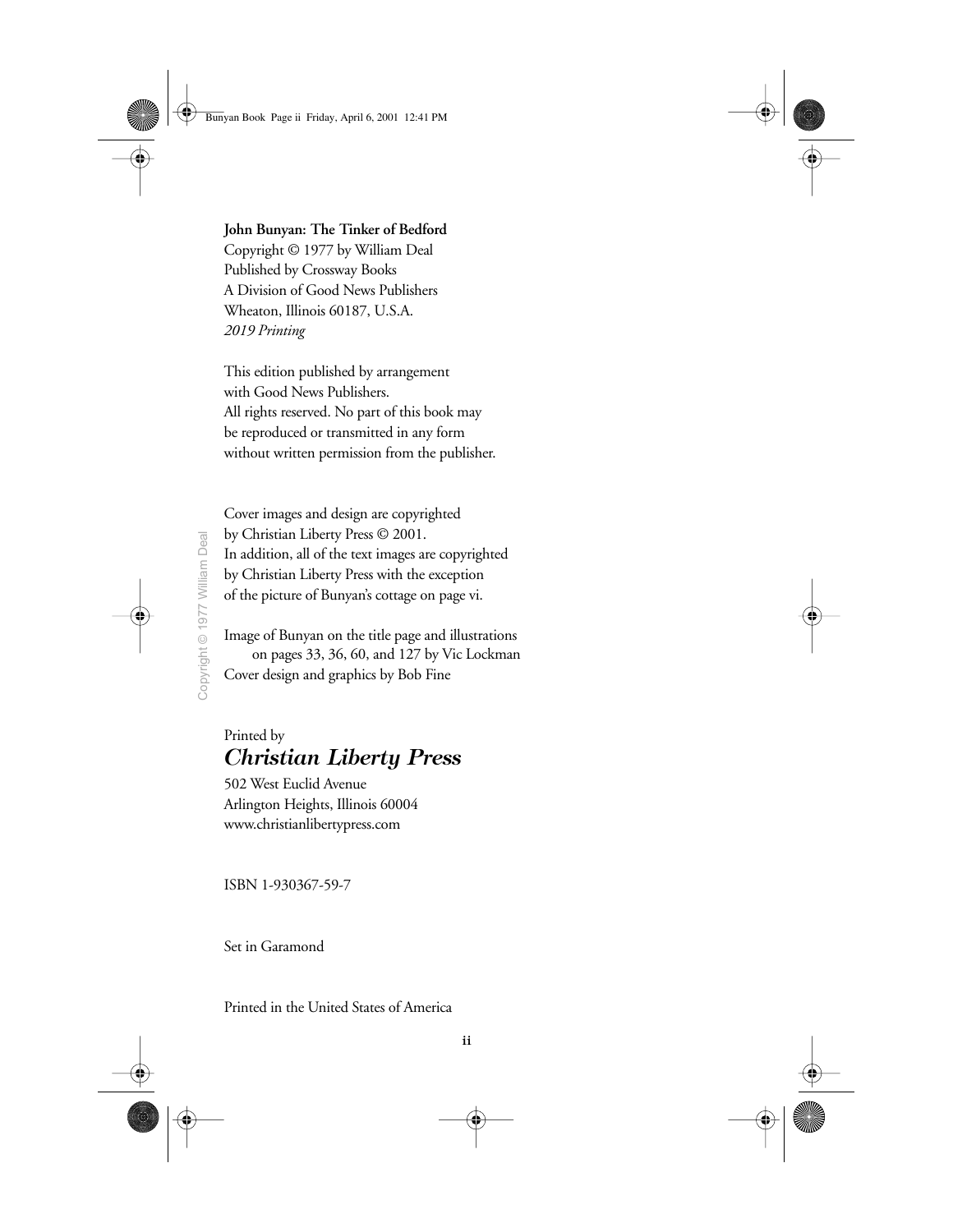# **Contents**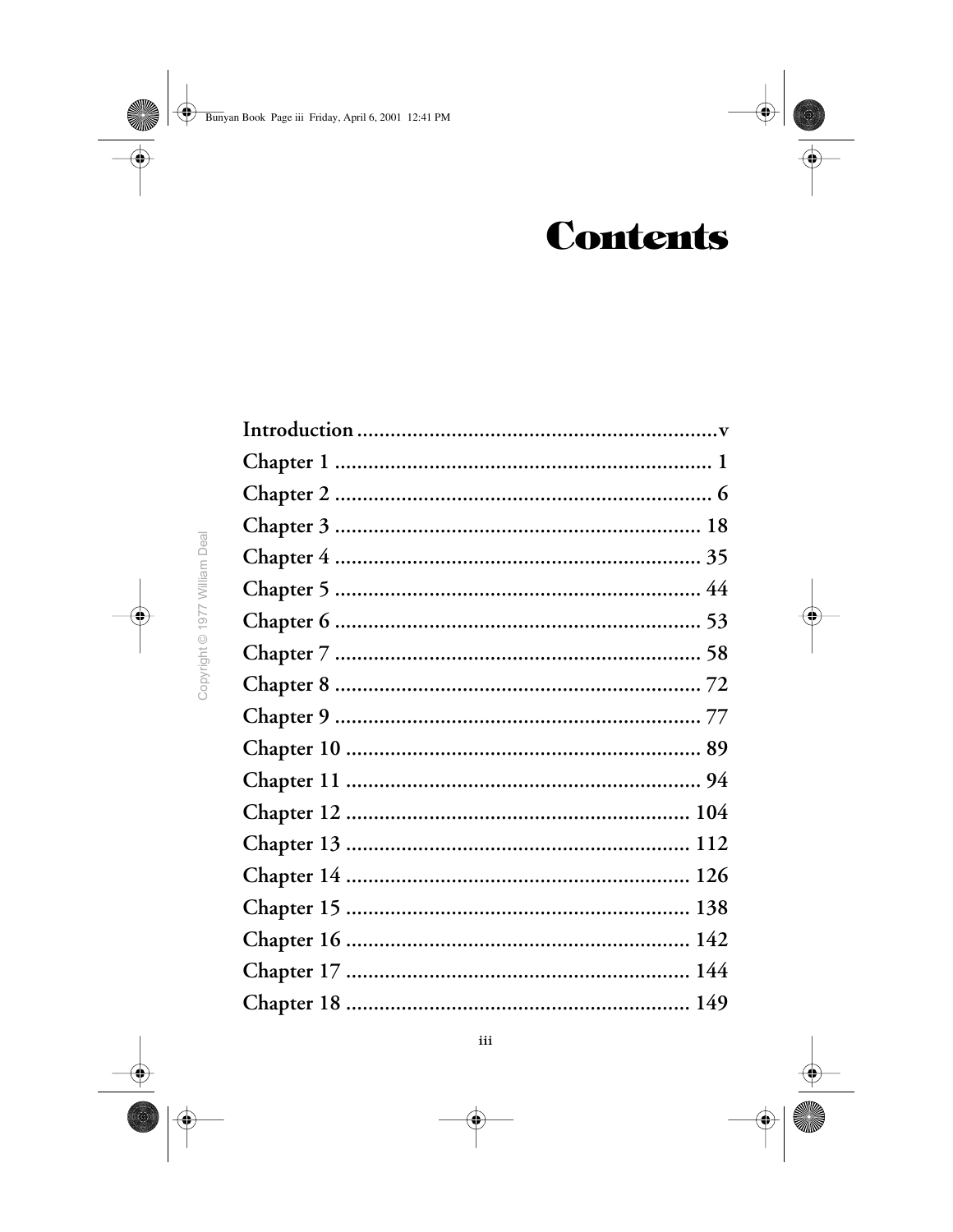# Introduction

y any measure, John Bunyan was an unusual man. Having little for-**B**y any measure, John Bunyan was an unusual man. Having little for-<br>and education, he nevertheless wrote sixty books, one for each year of his life. Although he had no formal legal training, he helped secure a place for religious freedom in English law. Imprisoned for twelve years for refusing to obtain a "license" to preach, he nevertheless profoundly influenced his countrymen through the power of his pen, which no prison walls could still. Although he was ordained by no "officially" recognized denomination, he was among the most powerful preachers of his generation.

The son of a poor tinker, Bunyan accomplished more in one lifetime than most men could in ten. Yet whatever he did and wherever he went, conflict dogged his steps. Early in life he was sorely exercised about the state of his soul, but he could not shrug his burden of sin and was unable to find deliverance till he reached adulthood. In the English Civil War, he escaped death during a Royalist attack only because a friend had taken his place on guard duty—an event that powerfully brought home to him the meaning of Christ's atoning death. He was jailed repeatedly for preaching without a license. Though he was a skillful controversialist, engaging both Quakers and Anglicans, many of his writings were banned during his lifetime. Ugly rumors were spread about him by men who sought to undermine the effectiveness of his ministry.

Through these and many other trials, movingly recounted in these pages, John Bunyan remained faithful to his calling as he saw it. His dedication to Jesus Christ and fervor for the Gospel were acknowledged by even his most bitter enemies. And his vision endures in *Pilgrim's Progress*, one of the best-loved books in English.

The uncompromising courage and compassion of John Bunyan remains an enduring testimony to twenty-first century Christians who wish to impact the world for Christ.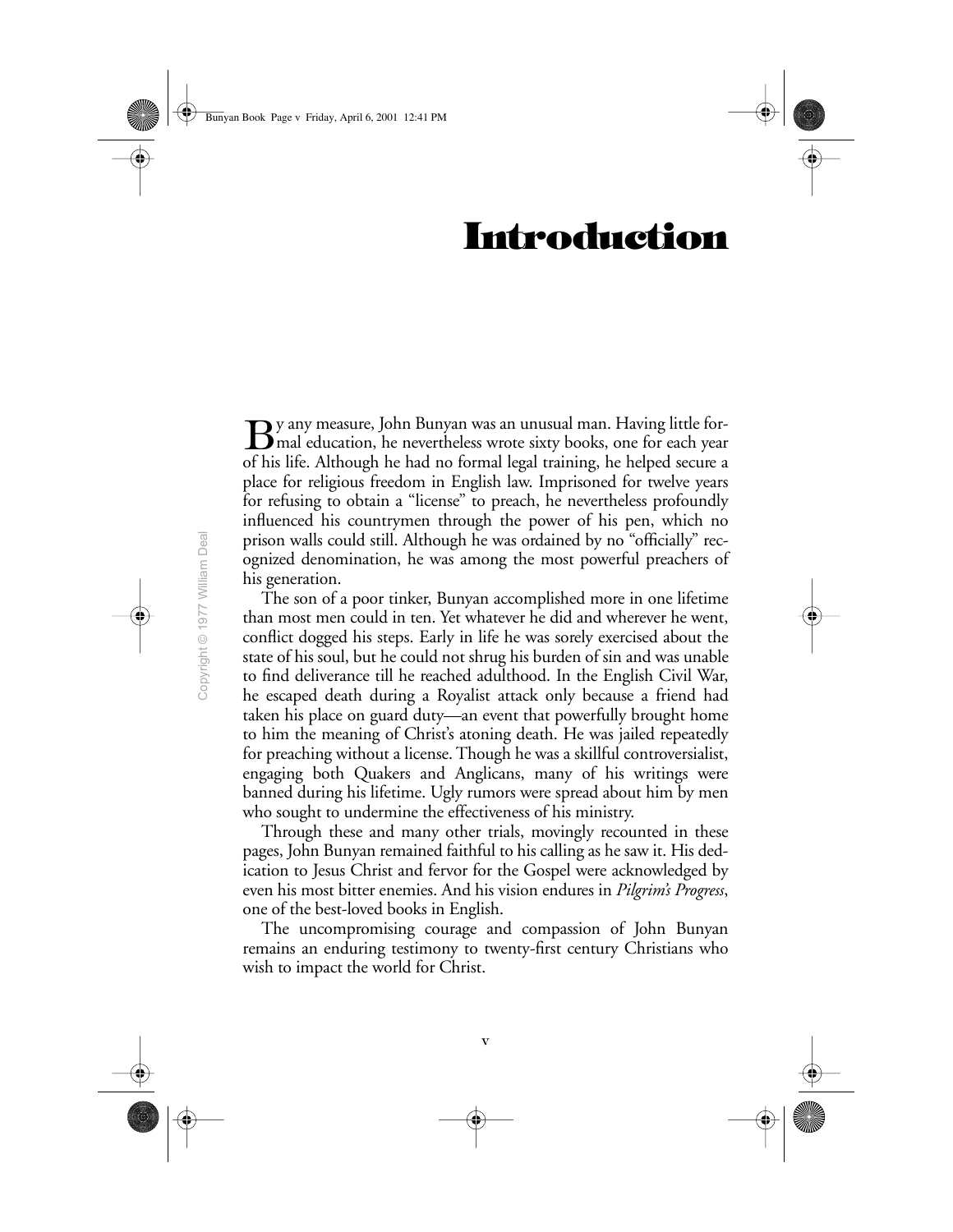# chapter 1

homas Bunyan, the tinker, sat by the open fireside in his small Thomas Bunyan, the tinker, sat by the open fireside in his small<br>home in Elstow, about two miles from Bedford, waiting for word from his wife. "How's Margaret now?" he called. He had laid down his tools some time before and expected at any moment the cry of a newborn baby.

"Very soon now!" the midwife called.

Thomas Bunyan was a large, muscular man—every inch a smith with a shock of brown hair. He strode back and forth before the fireplace as Margaret, his beautiful young wife, cried with birth pangs in the room next door.

"At last!" shouted the midwife. "Come, Mr. Bunyan, behold your son." Thomas burst into the room and glanced at the wee thing with its astonishing shock of thick red hair.

"Ugh," he grunted, "Just like his Grandfather Bunyan—another redhead! Another hot temper to deal with!" Then turning to his wife, "A fine fellow, Margaret, what shall we call him?"

Margaret looked at her husband with large, luminous eyes. "I've been thinking about John. Do you like that?"

"John Bunyan," he said softly. "John Bunyan. An excellent name."

It was November 30, 1628. The Puritan Pilgrims had been in America eight years. There were religious uprisings in Ireland; the Presbyterians were battling for freedom in Scotland, and the English Puritans were facing rough times. Thomas Bunyan mused as he looked into the flickering firelight. "I wonder," he thought, "what kind of world will this wee one live to see."

Thoughts of the future blended with thoughts of the past. Elstow had originally been "Helenstow," named for St. Helena, the mother of Constantine. It was near the ancient Saxon church which had been dedicated to Helena long ago. Once a place of pride and station, it had gradually declined to its present insignificant state.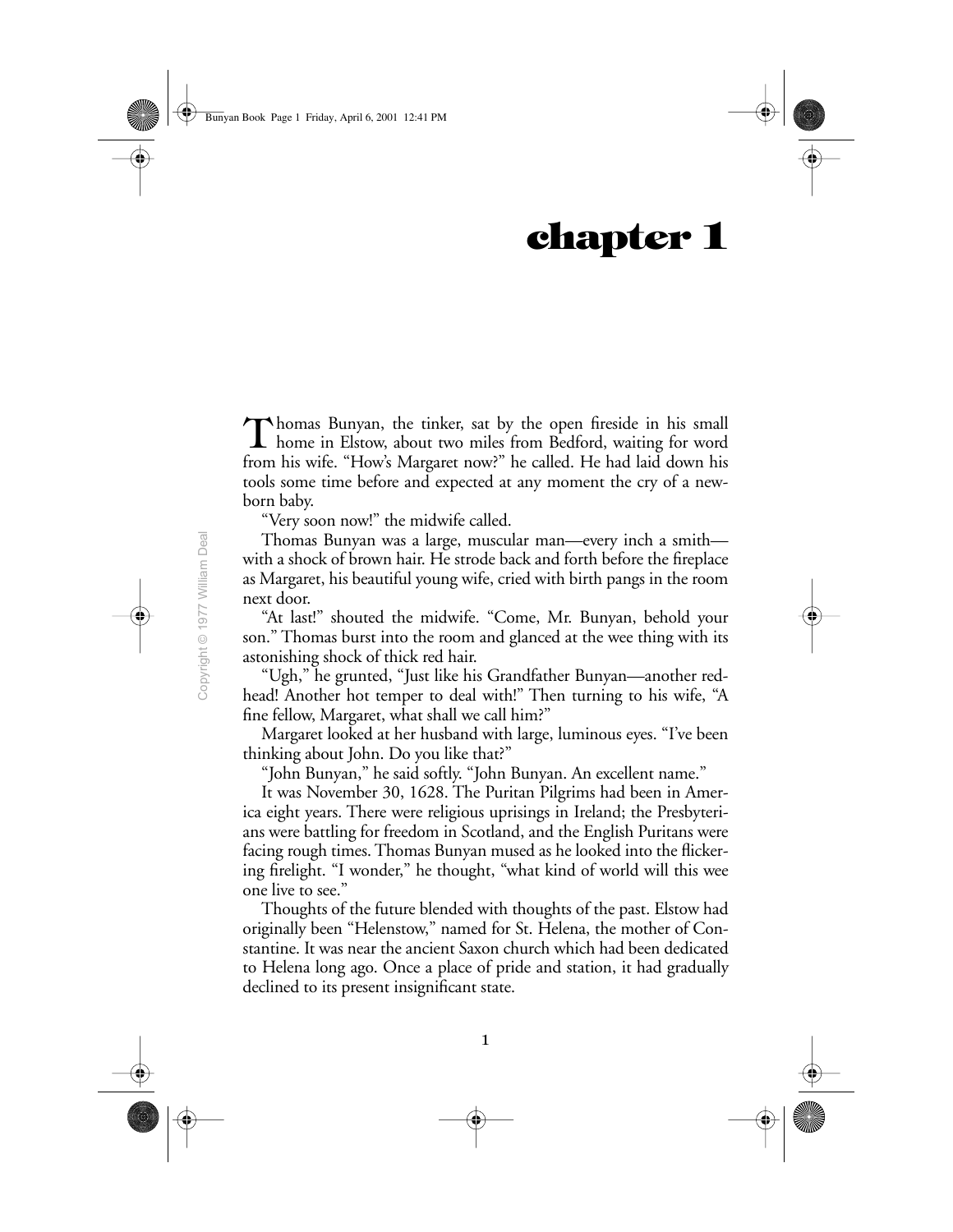Bunyan's own small cottage was between two streams and at the edge of about nine acres of land. It had been in the family for centuries. Bunyan's ancestors had come from Europe about the time of William the Conqueror and had owned vast lands and a castle. All that was left of such fame and fortune now was a poor tinker and a small bit of land.

Bunyan's musings were interrupted by a loud knock at the door, which burst open to reveal a huge, redheaded man with a high forehead and deeply set blue eyes.

"Come in, Grandpa!" grinned Thomas, as the older Bunyan came into the room.

"How is Margaret? Any baby yet?" demanded Thomas's father as he pulled up a chair.

"A boy!" Thomas said, "A chip off the old block! Red hair like yours!" He led the older man to Margaret's side.

"Great day, if he's not another Bunyan from way back yonder," Grandpa roared.

"I was thinking how the Bunyan fortunes have wasted away," said Thomas. "From Norman knights to mere tinkers is a long step down, I'd say."

"Yes son, that's true, but then from 1066 to 1628 is a long time, and knights and lords can lose property and titles same as others."

"I could wish a better way of life for this poor babe," said Thomas, "but when one is low in England, there's no way to rise. He is sealed to his fate."

"True, son," said the older man rising to leave, "but no man's spirit need be sealed to a lowly life. Now I must go and tell Grandma the news. What's the name of the boy?"

"We've called him John, may it bring him luck," Thomas said with a wide smile.

"Huh, little luck can he expect in this world," was all old Bunyan replied. A few weeks later, little John was christened. Several remarked about his striking resemblance to his grandfather. Margaret Bunyan, conversing with the ladies about John, said, "He is already showing the spirit of his grandfather, very willful and determined. Thomas is so quiet and mild but Grandpa always liked to fight." Everyone laughed. Everyone in the village knew Grandfather Bunyan, and his quarrels and hot temper and loyalist views.

$$
\begin{array}{c}\n\text{H} \\
\text{H} \\
\text{H}\n\end{array}
$$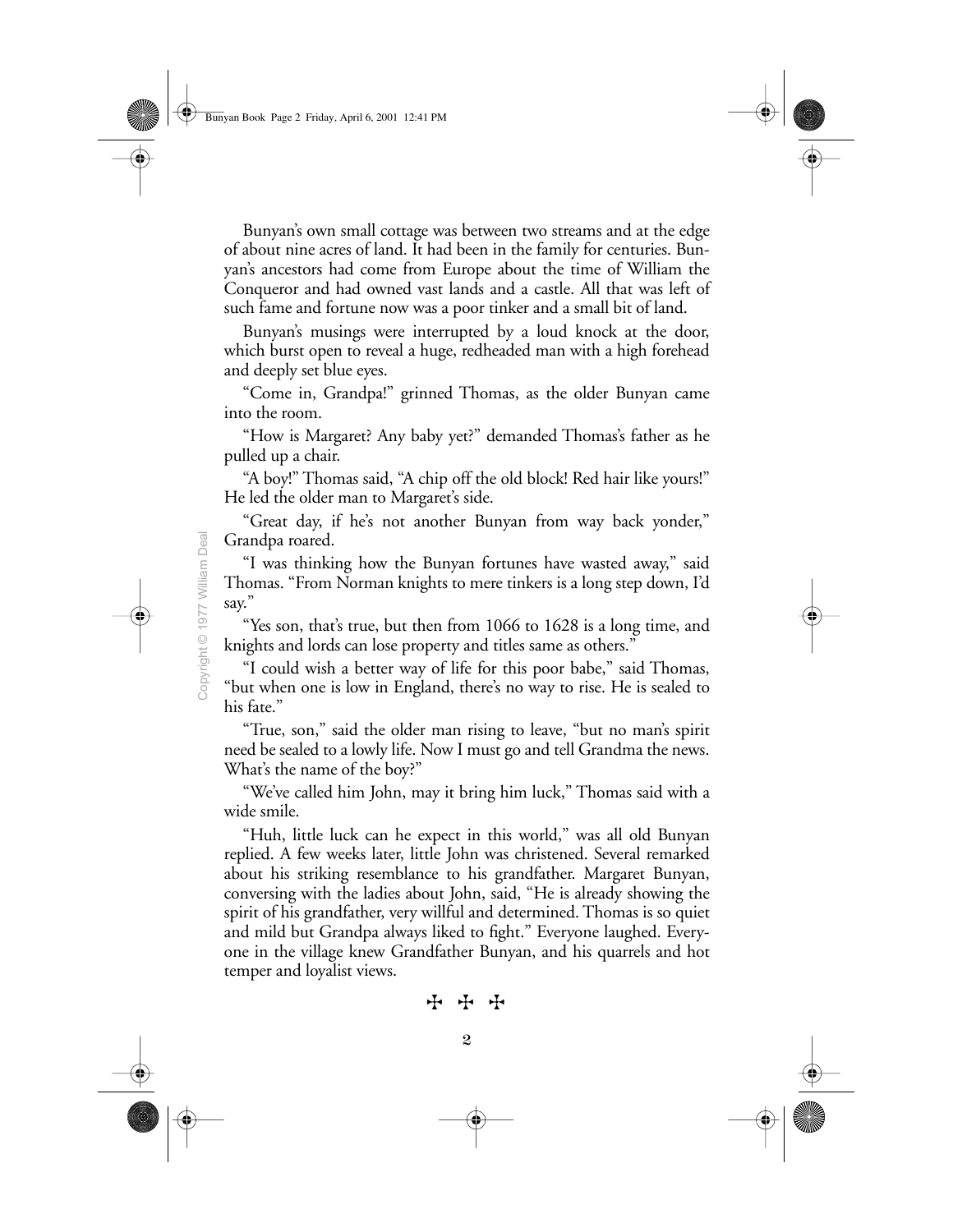Young John Bunyan grew up to the blaze of the smithy-fire, to the ring of the tinker's hammer and to many an itinerant jaunt through the countryside as his father traveled from place to place mending pots and pans.

Sundays found him in church. The sermons smelled of brimstone and fire. "You are a piece of iron," the rector roared one day. "You are heated white hot in the forge. You are being pounded flat. Hell will be worse than that."

"You are stuck fast in the slough," the preacher cried on another occasion. "You are caught in all the filth and stench."

Such sermons made a vivid impression on John. He was haunted by horrible dreams. "I dreamed I was in hell," he said to his mother. "The devil was there with a pitchfork. It was red-hot and he tried to stick it through me. I ran and ran. Jesus helped me out but I was scared to death." He thought a moment. "If I have to go to hell I think I'd like to be a devil rather than one of his victims."

John's father thought the boy had better stop listening to the stern old preacher. "No, Thomas," said his wife. "We just need to teach him repentance. The boy already has a hot temper and is quick to pick up bad words from the older boys."

<u>a</u> a a

One day, the door opened and in stepped Grandpa and Grandma Bunyan, who had come home late. When they visited it was always a time of great fun for the children. While Grandpa Bunyan was quarrelsome and a man of bad temper, he was a kind and interesting storyteller for the children.

"Well, well, what brings you two over at such an hour?" Thomas Bunyan asked. "We were just preparing to send the children to bed, but now this will all have to be changed. They would never sleep a wink if they did not hear a good-night story from you, Grandpa," Thomas said as he offered them chairs before the large open fireplace.

Young John's grandparents had seen a hanging in Bedford. "You know the Suttons?" said Grandpa. "Well, the old man heard the rector preach in St. Paul's on the judgment of God. He came under conviction of sin and confessed the horrible crimes he and his wife had been committing for years. Remember the burning of the Johnson home? Robbery and murder were involved in that. Sutton confessed to the crime."

"Why that was five years ago," Margaret cut in, "just after little Margaret was born."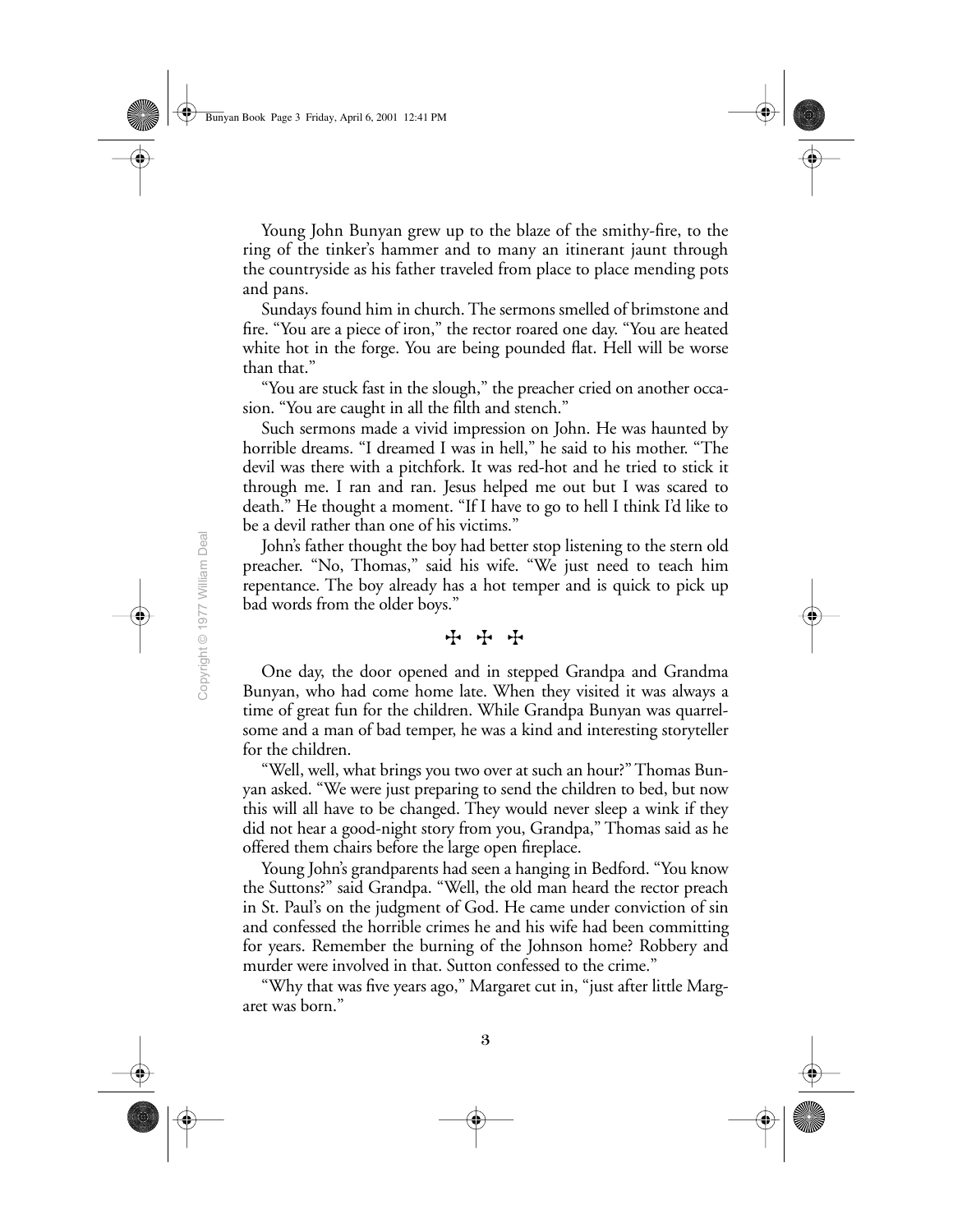"Yes! and they did it." Grandpa said. "The rector told old Sutton to confess to the authorities. They hanged both of them today. It was horrible."

"When I reached the village green I saw a large crowd," Grandpa continued. "There was a scaffold and two people were standing near it. I watched the sheriff place a black hood over their heads. One of them was a woman. The man standing beside me said it was her request that she be hanged with her husband, for they were equally guilty."

"Were they old people, Grandpa?" John asked, eagerly listening to every word of his grandfather's story.

"Oh, I'd say they were not too old, maybe fifty years," Grandpa replied. "But the thing that was so hard about it was what happened when they got them both up on the scaffold. They made a double scaffold so they could hang them at the same time. Just as they placed the rope around the woman's neck, she started screaming. 'O God, I'm lost, I'm lost, I'm lost—I am soon going to hell! Oh, why have I lived such a life?' Then the sheriffs deputy placed the rope about her neck and stepped off the scaffold. The man said nothing. Then they pulled the trap door from under their feet and they both hanged. Ah, I never want to see such a sight again. The awful words of that woman burn in my ears. 'I'm lost—I'm lost. I am soon going to hell!' I cannot get these words out of my mind," Grandpa said as he sat gazing steadily into the open fire, as if he were looking toward something far beyond the fire in the fireplace.

Margaret quietly handed the large family Bible to Grandma. The devotions were from Galatians, "For whatsoever a man soweth, that shall he also reap."

After prayers, Margaret said, "All right, children, come now, get to bed. Tomorrow will be a happier day. Maybe Grandpa can find us a better story if he comes tomorrow night."

John asked one parting question before leaving the room. "Grandpa, what will happen to these people? Will they go to hell and be burned forever?"

"I don't know, son. All I know is what the woman said just before she died," Grandpa explained. "I hope God granted her repentance. I saw her bow her head and mumble something just before the deputy put the rope around her neck."

John had a bad night. In his sleep, he relived the story of the hanging. Several times he thought he heard the woman screaming, "I'm lost—I am soon going to hell!" Near morning, he dreamed that the devil came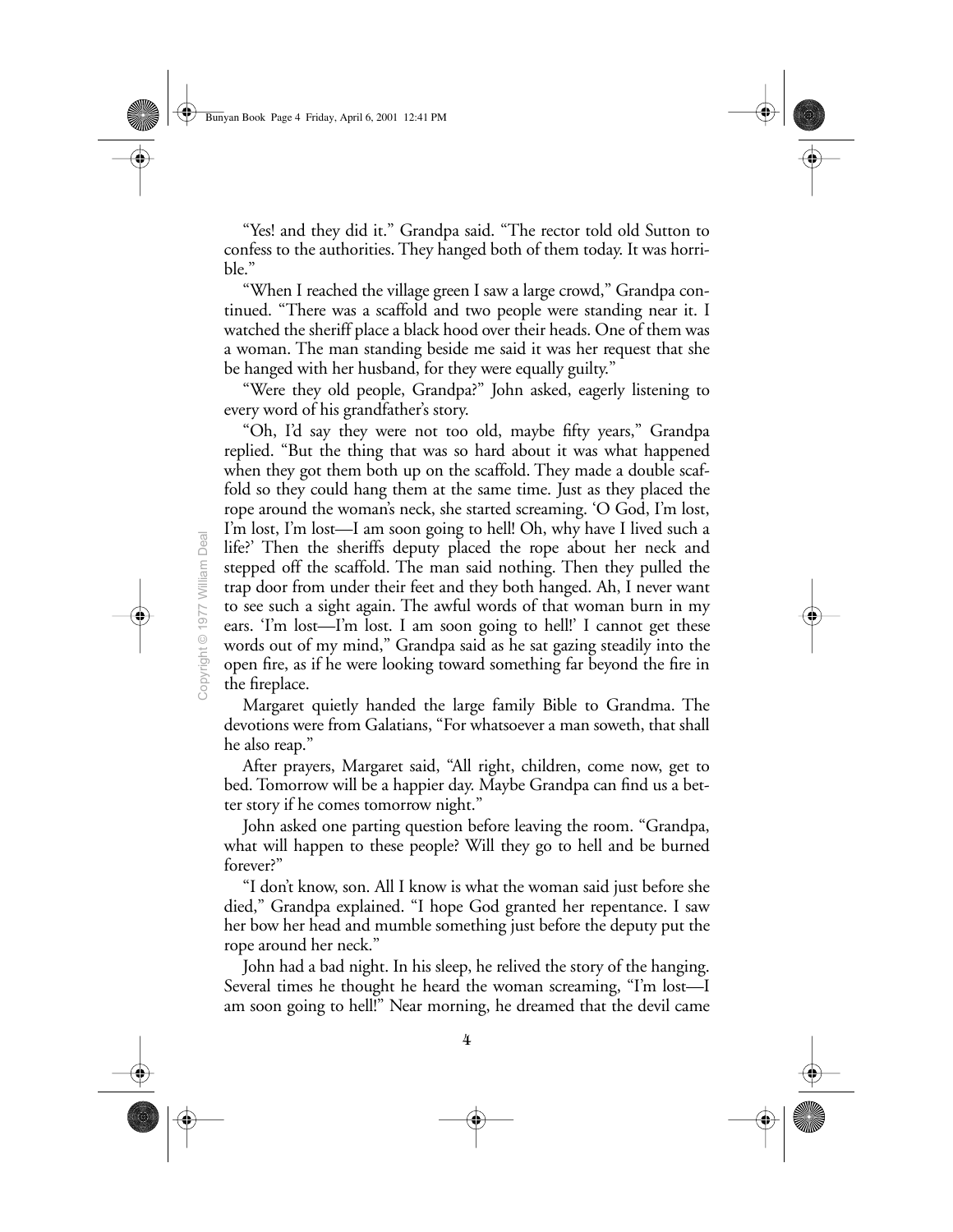to his bed and was about to take him away to torment. "You have been swearing and telling lies," the devil said to him. "I have come for you. I will torment you forever!" John awoke screaming so loud that his mother was awakened.

"Oh, Mother," he sobbed, "the devil has just been here to get me and I jumped clear of him. He was here for real, Mother. I saw him and heard him," he cried. "He was red all over and had horns and a long fork in his hands. I saw him right here by my bedside. When I jumped up, he left, Mother. Please pray for me. I have been very mean."

"What have you been doing, my boy?" she asked, sitting down beside him in the dark room, on his bedside.

"Oh, Mother, I have been telling lies and swearing, and other bad things. I feel I will be lost in hell, like that poor woman Grandpa saw hanged yesterday."

"If you have been doing these things, John," his mother said quietly, "you must ask God to forgive you, and then you must stop them. These are sinful things and you must not do them."

"But Mother, God will not forgive one who has been so mean. I am a most sorry and no good boy; I cannot stop these things. I hear them in my head and I want to do them in my heart. Oh, Mother," John lamented, "am I already too bad to be saved?"

"No, of course not. Jesus said He would forgive all manner of sins. Now you trust in Him, and He will give you peace in your heart." She sat by him on the bedside and prayed with him.

The effect of the dream wore off as John went about the day's activities. He was a little sad, but his mother said no more to him of the dreams.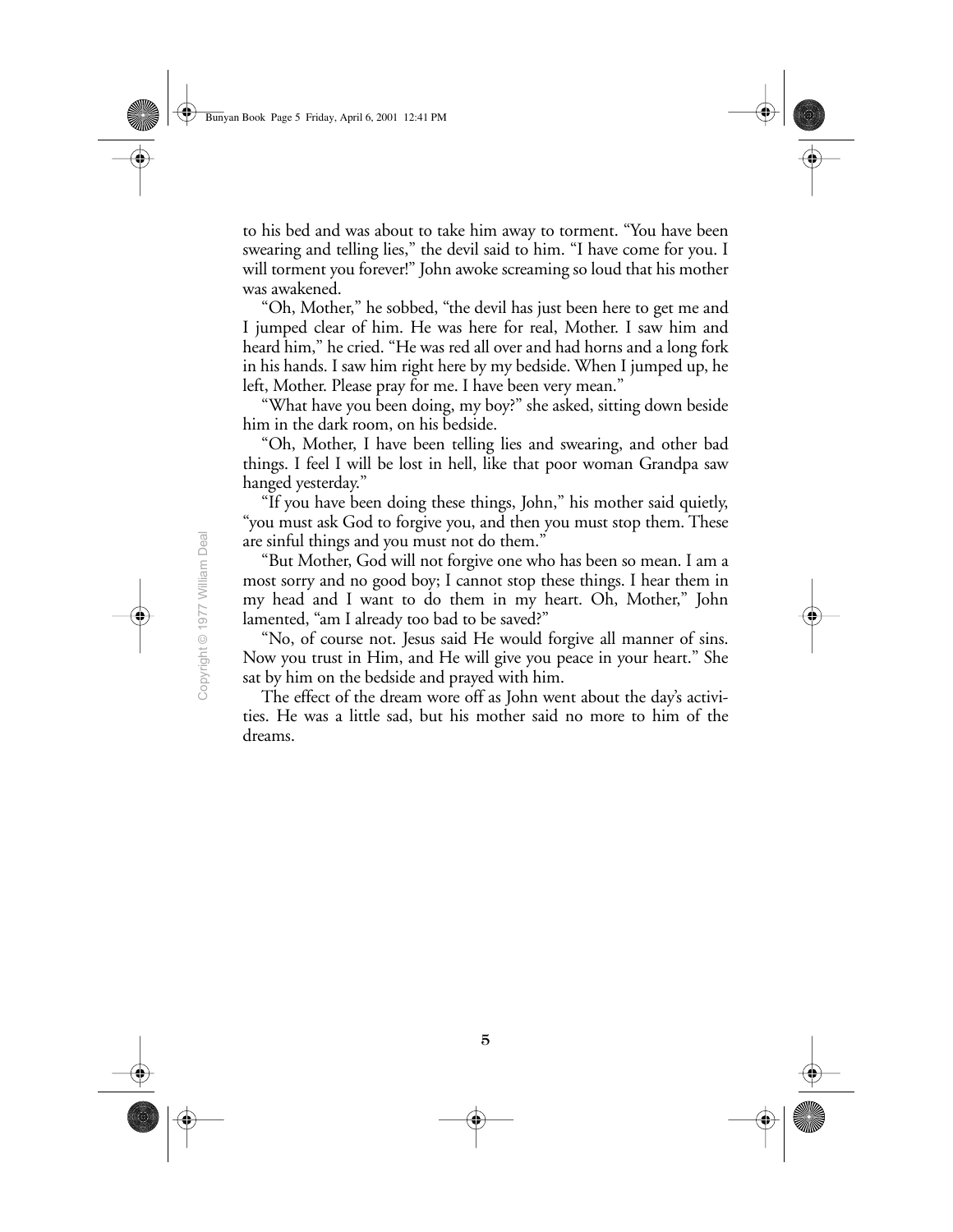# chapter 2

he years slipped by and soon John was ten. Often during these years The years slipped by and soon John was ten. Often during these years<br>the growing boy was haunted by frightful dreams in which he saw dark scenes, devils with horns and pitchforks and cats that turned into demons.

One night Thomas Bunyan said to Margaret, "John's ten. It's about time the lad was sent to school to learn his letters."

His opinion was strengthened the next day when young John demanded, "What's a king supposed to do?" He had heard his parents discussing King Charles's problems with the Dissenters.

"See there, Margaret?" Thomas said. "He doesn't even know what a king is. I tell you we must send him to school. We're sending him to the grammar school at Bedford."

"But Master Vierney is so hard on children, he beats them," Margaret said. "I've already taught John to make his letters. And he can read some."

Thomas arched his eyebrows.

"But I think you've another reason for sending him there," Margaret continued. "Master Vierney is a King's man, a loyalist, and you want John to be a strong King's man, too."

Thomas grinned. His wife could read him like a book.

Shortly after this, John found himself walking to Grammar School at Bedford. John's friend Tad had gone to school there for two years and had learned a lot.

"John, ye best not tell Master Vierney that you be not a King's man," Tad warned John. "Master Vierney is a loyalist and he expects all his scholars to be King's men, too. If they are not, he beats them till they at least *say* they be King's men." Young John's independent spirit had already imbibed some of the liberal views of the Dissenters. Tad knew this and sought to caution his friend.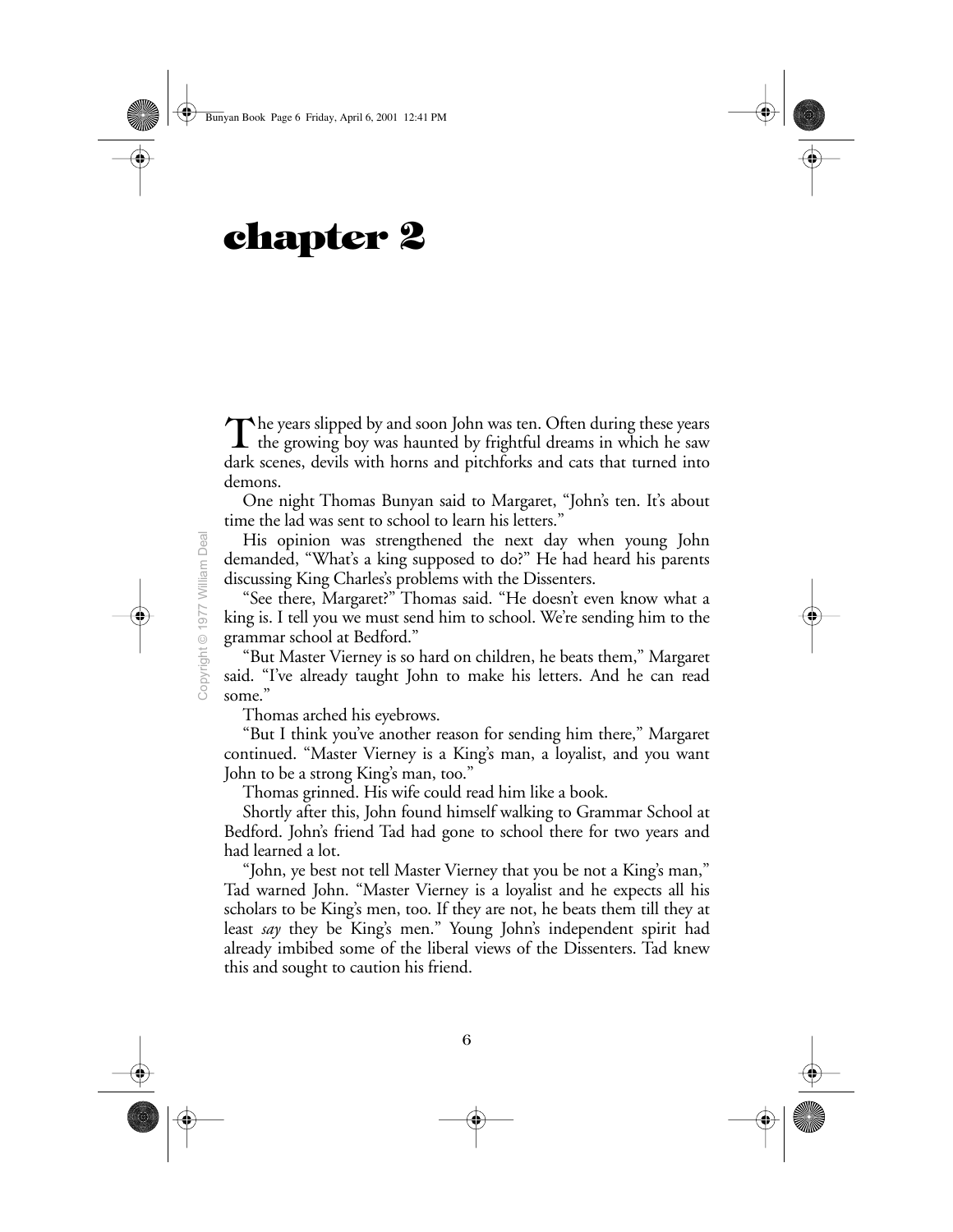The school building was a small stone house with three small windows on each side and a door in the front end. It had two windows in the back. All the windows were high enough that one could not see out of them when seated at the desk. John and Tad joined other youths pouring into the school.

Master Vierney rose from his chair when all the students were seated. John looked him over. He was tall, raw boned and had a large, reddish nose. His deep-set blue eyes shined out from beneath shaggy eyebrows and sandy hair. He had large, ugly hands. John wondered just how hard he could hit a fellow with his stick.

Just then Master Vierney bellowed out, "Get your slates and line up at the table." John lifted his new slate from his lap and rose with the other boys.

"I see we have a new scholar today," Master Vierney said as he looked toward John. "Tell us your name, son," he demanded.

"I'm John Bunyan, Thomas Bunyan's boy. He's the village tinker at Elstow," John replied.

"I know, I know," Master Vierney roared at him. "I did not ask for your family history, boy, just your name. If I want more information I will ask for it," he said. "And you say, 'sir' to me, or I'll pull your ears till they ache," he scowled.

He came toward John, brandishing his stick. "There is one thing every boy in the grammar school must learn, young fellow," he said. His cold blue eyes fastened upon John. "In this school every student is to be a King's man, and never anything else. Are you a King's man?"

"Ye know that my father be's a King's man, and I'm loyal to my King," John said.

"Not *ye* know, like a country hooligan, but *you* know; and not *be's* loyal, but *is* loyal," the school master shouted at John.

"Yes, sir."

"Now, I want to know, are you just loyal to the King, or do you believe the King has absolute right to rule all men, even without a Parliament?" Vierney asked, frowning.

"What's a *Parleyment*?" John asked.

"*What*?" shouted the schoolmaster, raising his stick as if to strike John. "Do you mean that you are so ignorant you don't even know what Parliament is? *Parli-ment*—not Parleyment—is the group of Lords and Commoners who are elected by the people to advise the King on matters of rule when he asks for it," Vierney explained.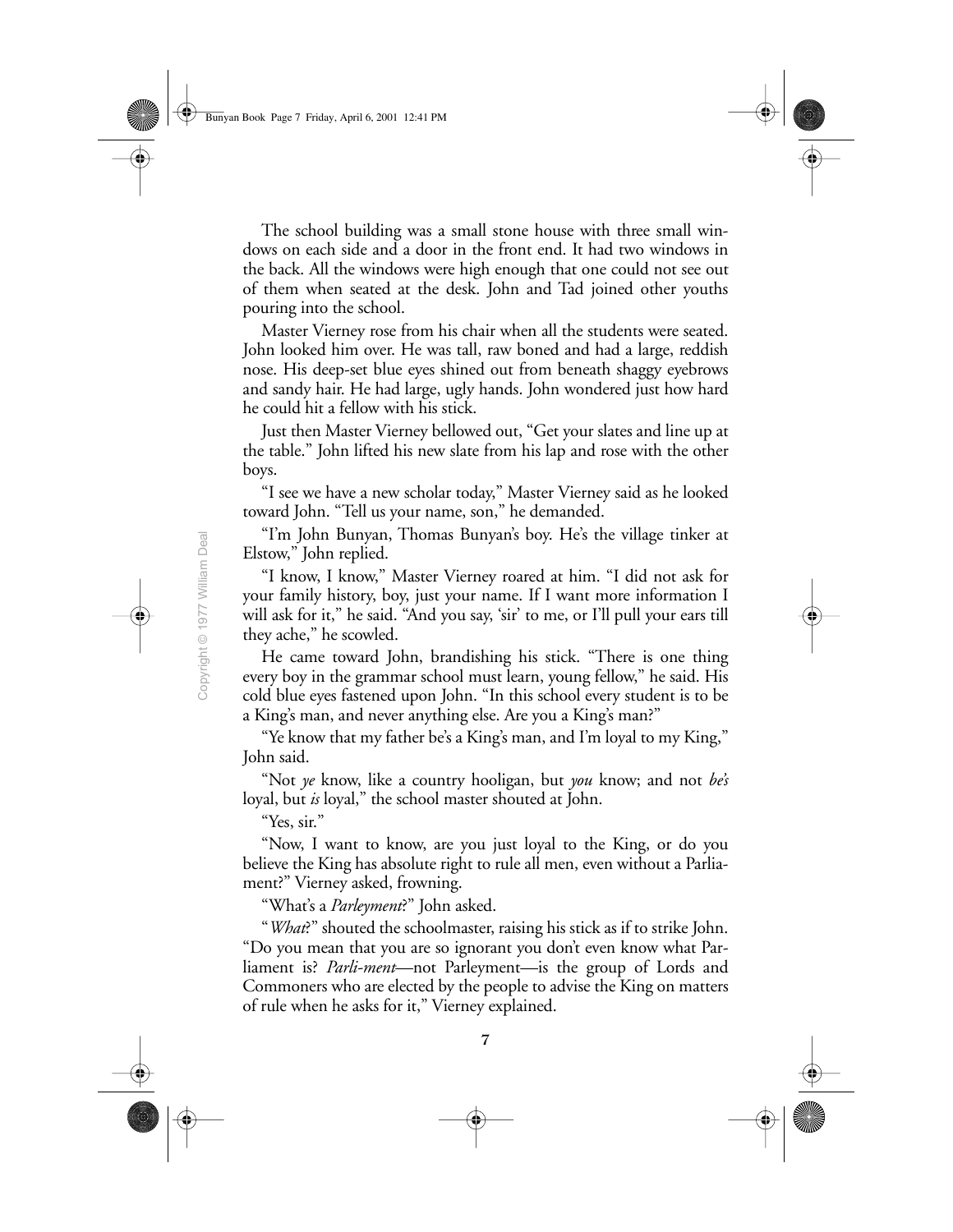"Doesn't the King need these men to advise him? Even a king cannot know everything, can he?" John asked quite frankly.

"The King rules by divine right from God. He knows what's best for the people. He only needs Parliament to help enforce his laws," Vierney answered.

"I asked are you a King's man? Do you believe in his absolute rule?" the master thundered.

John cringed. He knew that to argue was to invite the stick on his back, so he meekly said, "Yes, I believe he has absolute right to rule the people."

"That's better!" Master Vierney said, lowering his stick. "We are all loyal men around here. We will allow no traitors in this school." He brandished his stick and glowered at the class. Young John Bunyan got the message. The schoolmaster was an intolerant bigot and a bully who would use his stick to enforce his views.

### - - -

John continued to have bad dreams. "Last night I saw the flying buttresses of the Abby chapel with great big eyes in them, looking at me as if I had committed all the sins of the whole world. All of a sudden, the very earth broke apart and I began to sink down into a great chasm, into hell, I guess it was. Then, a bright and shining One flew from a white cloud in the heavens and reached down and got hold of me and drew me back out of the great hole. He said to me, 'Come unto me and I will give you rest.' Is that in the Bible, Mother?" John asked, looking longingly at her.

"Why, yes, son, this is found in Matthew 11:28. It is Christ's promise to the sinner. All you have to do is to repent and believe on Him, and you can be saved," she explained.

"I'm going to stop swearing," John promised.

But in a few days John had forgotten the dream and even his promise not to swear, and was at it as loud as ever with the village boys.

#### <u>a</u> a a

All went well in school for several days. John had mastered his alphabet completely and was quickly learning to read and write better. He was becoming the best reader in his grade.

One day the matter of religion came up. Tad asked Master Vierney why he was opposed to the return of Parliament to power. "If the Parliament helps the King to rule well, then why do you not want Parliament to be recalled?"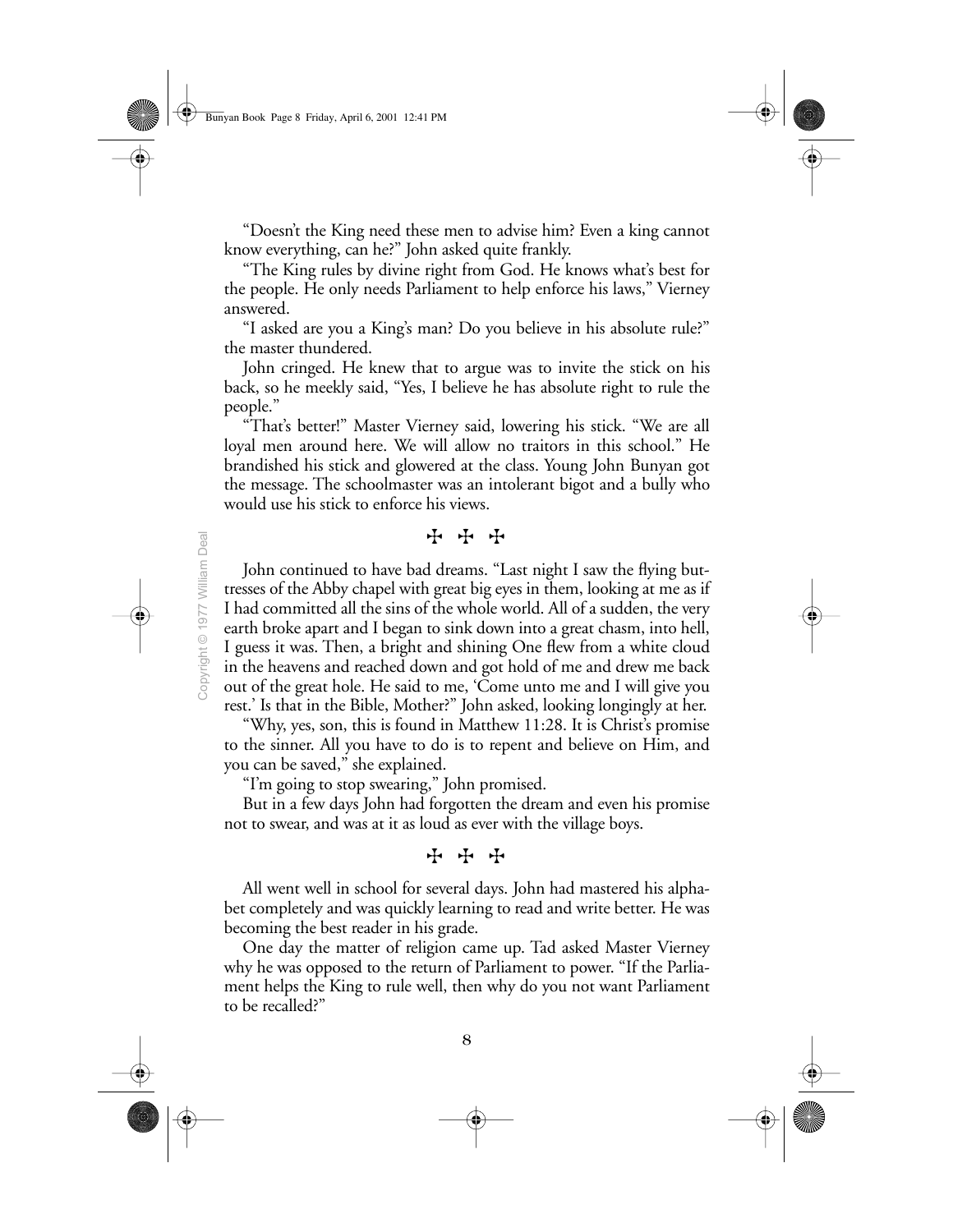"We do not need a Parliament, our King is a sensible man and he can rule us far better than any bickering, money-wasting and quarrelsome Parliament," Vierney shot back at him.

"My mother believes in Parliament," John said quietly.

"She has no right to believe in this since her husband is a King's man," Master Vierney said. "She should be subject to her husband and believe as he does."

"Why can't a person think for himself, even if there is a king? The king cannot think for all the people, can he?" John asked.

Master Vierney's face turned red, his anger growing all the while. "Young fellow, it is treachery to speak like this of our King. Of course he can think for all the people in matters that concern us politically. We will not allow such talk here, do you understand?"

"My mother is not a King's man, even if Papa is, and while I am loyal to my King, I think people have the right to think for themselves," John blurted out.

"So you are a fence straddler, are you?" snarled the schoolmaster. "We have no place in England for fence straddlers. You'd better decide for the King, boy, or your neck may stretch from a rope."

Vierney looked around and fastened his eyes on Tim Sutton, whose father was known to be a Puritan. "You there, Sutton, does your father have a right to work against the King by demanding the recall of Parliament?" the teacher asked.

"He has the right to use his own mind and do what he thinks is best, doesn't he, sir?" Tim said cautiously.

"The King is the head of the Church of England. Your father has no right to go to conventicles<sup>†</sup> and refuse to attend the proper church," Vierney snapped.

"My father has to obey his conscience in such matters. The King is not his God," Tim said quietly.

There was a considerable pause. The boys were horrified to hear one of their own defy a King's man like Master Vierney with such bold words. They shuffled in their seats and several coughed.

"So he can disobey the King and act as he pleases, and still he is a worshipper of God. You think that, do you?" Master Vierney shouted at him, coming closer and gripping his big stick.

Tim was fourteen years old but he was poor and not too strong. His deep blue eyes were quiet and kind. He looked the teacher in the eye.

<sup>†</sup> A *conventicle* is a religious worship service that is held in secret without the authorization of the state church, in this case, the Church of England.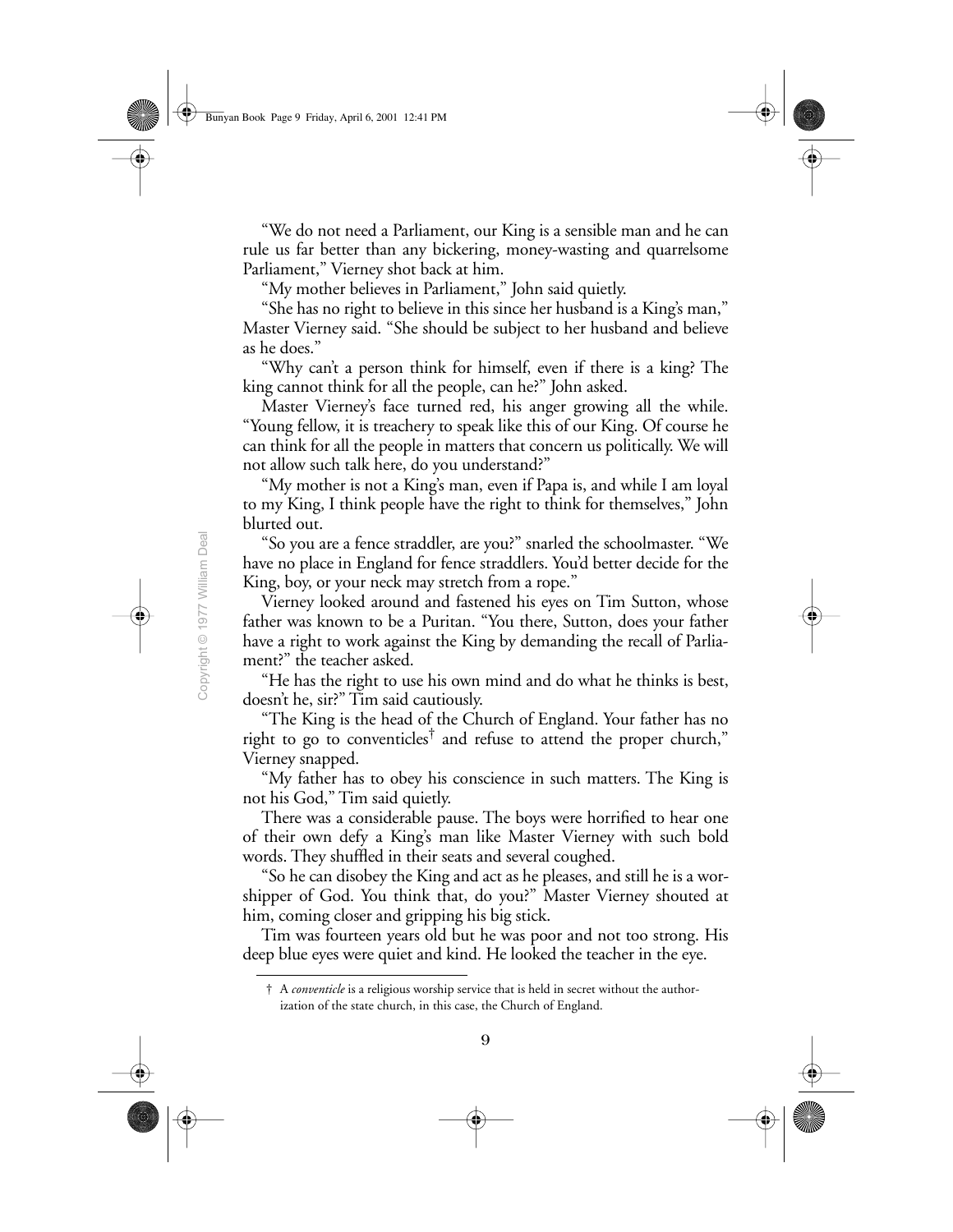"That's treason, the same kind of bunk the traitorous Scots say," yelled Vierney, his face red with rage. "I'll have no such talk in this school!" He grabbed Tim by the hand and yanked him off his wooden bench.

In cold rage, the master thrashed the young offender into unconsciousness. Melvin Crowley, one of the bigger boys, had had enough. Leaving his seat, he caught the bullying schoolmaster a blow that felled him to the floor.

That was the end of Vierney's reign of terror. The school board replaced him with a Mr. Jones who, although just as cruel, was able to keep his temper on a better level—not that it made much difference to John. His school days were almost done, for he was old enough to join his father in the tinker trade.

### <u>a</u> a a

The small Bunyan land holdings which belonged to John's father were at a site commonly known as Bunyan's End. It was in the east end of Elstow Parish, not far from Harrowden, where once flourished the Saxon church, dedicated to St. Mary and St. Helena, until around the time of Henry VIII. Queen Mary had given this land to Sir Humphery Radcliff, whose widow lived there until about the end of the sixteenth century. Her son sold the property to Sir Thomas Hillersdon, who had a fine stone mansion built on the property.

John loved to fish in its ponds, despite the fact that Sir Hillersdon had forbidden all such trespassing. Forbidden or not, on this October morning as the sun rose brightly over the eastern hills, John decided he would try for some fish in Sir Hillersdon's pond.

Suddenly the young poacher's peace was disturbed. He sprang up in alarm, an alarm tinged with awe and admiration as he recognized the intruder.

"Never mind me, my lad," the stranger said. "Let's see you catch a fish. What's your name, boy? How do you pass your time?"

John said, "I'm the son of Thomas Bunyan the tinker. I help him in his work." He waxed confident. "I guess I'm a bad boy, sir, trespassing like this. I'm afraid I swear and steal apples, too."

"That's wrong, son," the stranger replied, "but then boys will be boys. I hope you'll grow up to be a fisher of men."

That day, after getting a thorough soaking in the pond, John caught a fine fish. He recounted his adventures to his mother. "You'll never guess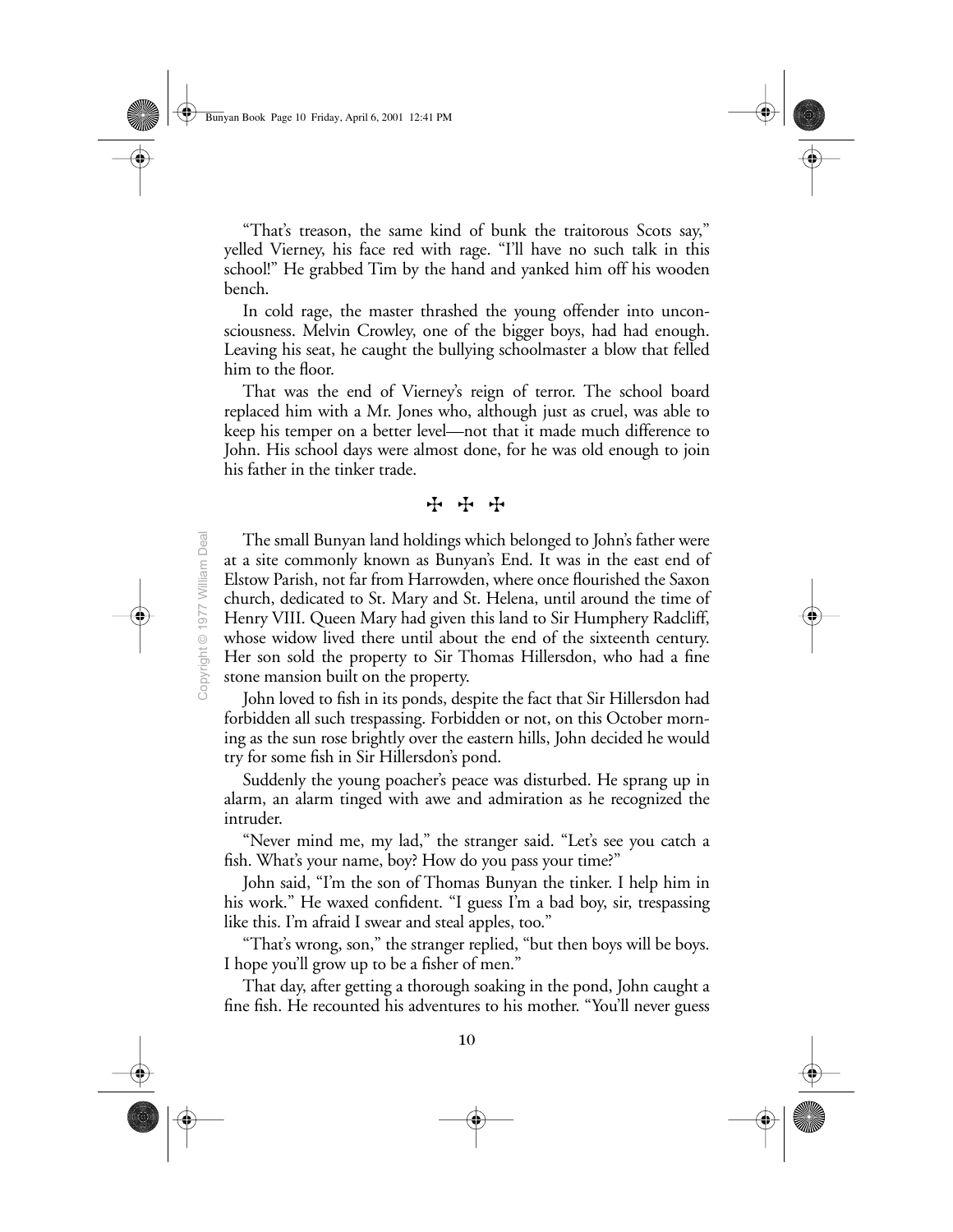

who fished with me today!" he cried. "No, I expect not," his mother replied.

"None other than Oliver Cromwell himself," John replied excitedly.

"*Cromwell*?" Margaret exclaimed. "Was he nice to you?"

"I reckon he was. See how wet I am? I slid into the pond and would have been drowned if he had not been there to pull me out," John explained. "And he got this big fish I was wrestling with when I slipped into the pond."

$$
\pm \pm \pm
$$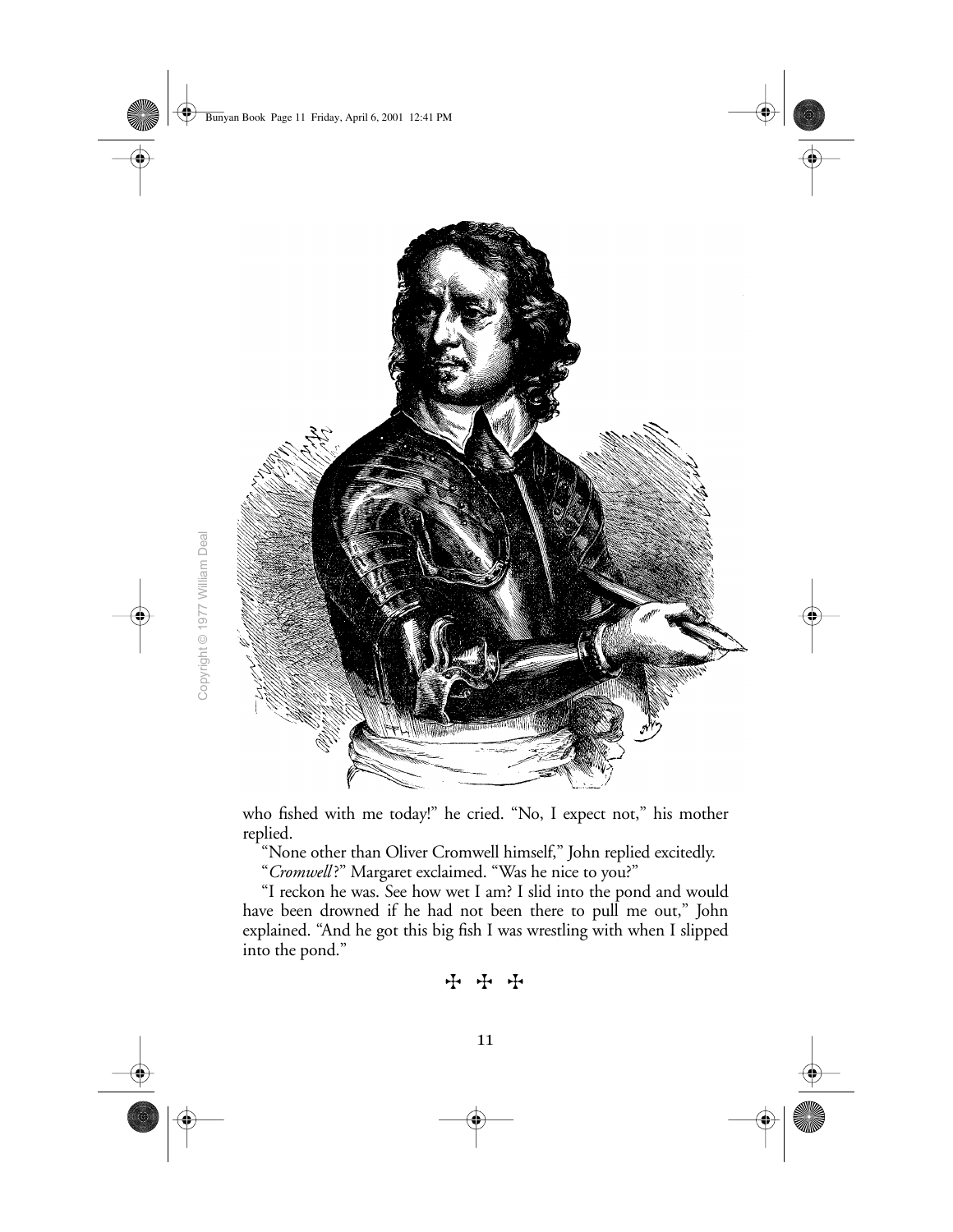About a month after the above incident, word reached Bedford and Elstow that the Earl of Strafford had been imprisoned for treason. Secretary of State Windebank had gone to France; Archbishop Laud was locked up in the Tower; and Finch, the Lord Keeper of the King, had fled to the Continent. Things were moving fast now toward a showdown with the King. Parliament passed a law that no bishop could sit in the House of Lords. Another law was passed providing that no subject could be taxed without the tax being levied by Parliament. Parliament also passed an act whereby it would never again have to wait for the King to call it into session. Even some in the King's own army were plotting against him. By mid-spring, Strafford had been executed by the King's consent, though he was a "King's man." Confusion reigned. Some of the men of Elstow shouted, "Strafford is dead, he will do us no more harm!" Others mourned his death, among whom were Thomas Bunyan—he too was a King's man.

London was in an uproar. Almost anything could happen. Civil war was almost certain now. The House of Commons swore to protect political liberty and the freedom of religion. The King still believed in the divine right of the kings and toyed with the idea of war to prove his point.

About that time John made the annual summer boat trip with his father to Lynn to buy metal for use in their work. John listened to the conversations of the men on the boat. At Great Bradford another tinker boarded the vessel and had hardly been aboard when he said, "Thomas, have you heard there is likely to be war between the King and Parliament?"

"Surely Parliament would never risk that," Thomas Bunyan said, lifting his shaggy eyebrows.

"Ah, you never know," a farmer cut into the conversation. "The Queen has just left for Dover, taking the crown jewels to trade for munitions, so I heard."

"The two Houses of Parliament are now united in their stand against the King," another passenger said. "How can we avert a civil war?"

"The Cavaliers have deserted the King, and the King told Parliament that, if he granted all their wishes, he'd be no more than a phantom king," the man from Great Bradford said.

"Why can't the King and Parliament get together; what is the use of a civil war? It will settle nothing," another passenger said.

Thomas Bunyan thought best to keep his thoughts of his King to himself for the rest of the trip.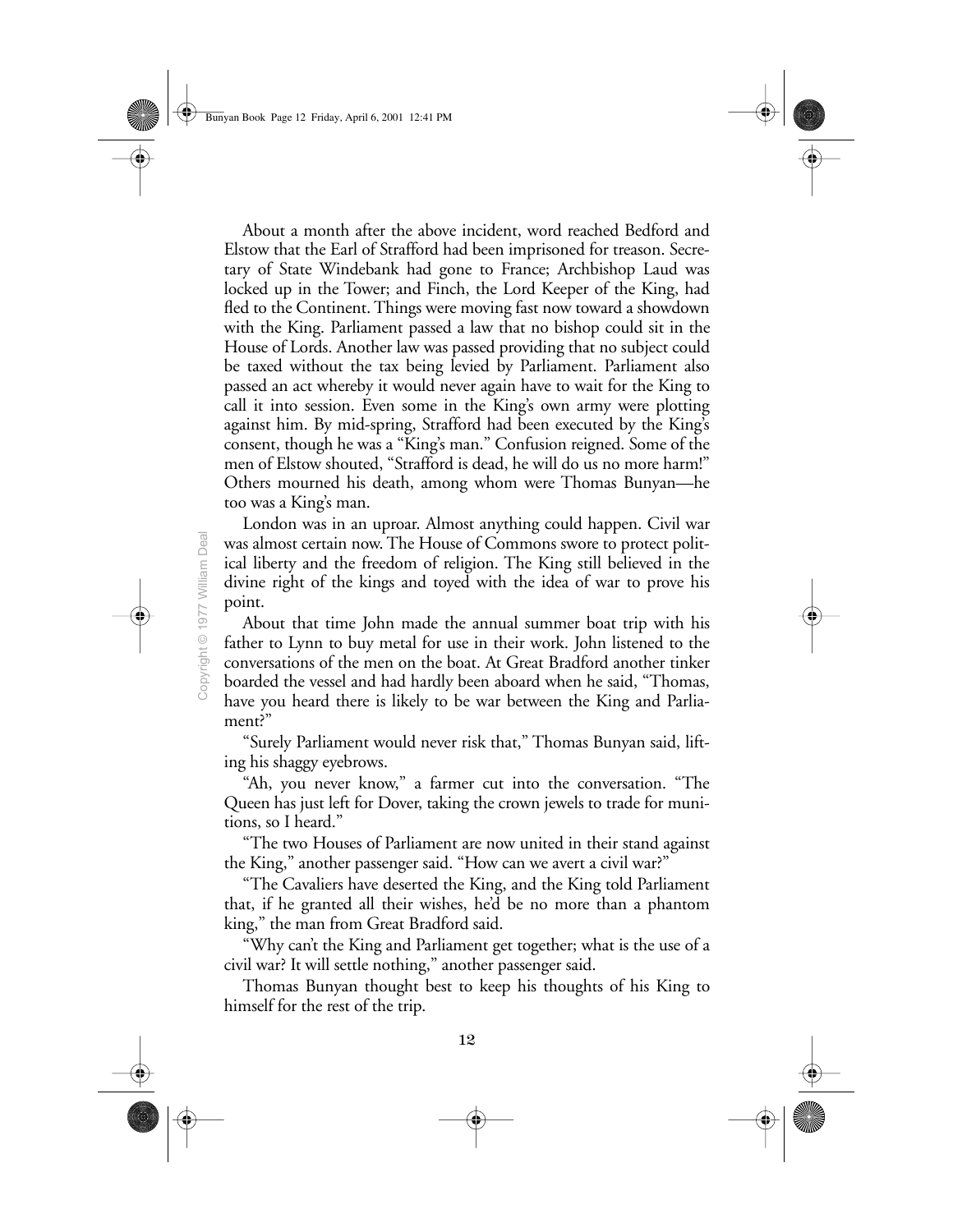During the last part of June, the Bedfordshire men in the House of Commons appealed to the people in what they called the Grand Remonstrance. Its purpose was to give the King a chance to save face by relieving him of all the blame for the common grievances of the people and placing the blame upon his advisors and counselors.

But the King did not listen to the pleas of the common people. That August, at Nottingham, he raised his standard and the Civil War began.

<u>a</u> a a

The September heat brought weakness to Grandpa Bunyan. He complained of pains in his chest. During August he had helped Thomas now and then in his work. He went to the Ouse River with John twice to watch its waters course under the famous old bridge at Bedford. The jailhouse sat on that bridge, a jailhouse which also served as the tollhouse where tolls were taken from riverboats, many of which carried grain to London. But now Grandpa kept to his house.

November brought bright clear weather. John's birthday would soon be coming and Grandpa walked to Bedford to look for a gift for John.

About midnight that night Thomas Bunyan was awakened by his mother beating on the door of his home. "Come quickly, Thomas, something has happened to Grandpa!" she shouted. The whole family rushed to Grandpa's house. Grandpa's eyes were glassy and his head was cold and very damp. Margaret laid her hand upon his brow and shook her head. John came up to the bed just as Grandpa gave a small sigh and his breath left him.

"He's gone," Margaret said, as she walked away from the bedside.

John broke into tears. "He can't be gone—not Grandpa!" he cried as he laid his hand on Grandpa's face. It was cold and clammy, and John knew his Grandpa was dead.

Grandma was weeping softly as she approached John. "Here, John, I'm going to give you this now. Grandpa walked to Bedford and back today to get this for your birthday." She handed him a beautiful book which Grandpa had bought for his birthday, *The Seven Champions of Christendom*.

John grasped the book in his hand and walked to the fireside where he could look at it for a moment. Then he wailed out in his boyish way, "My last gift from Grandpa!" A moment later, as he sat by the fireside, John prayed silently, "O God, help me to be like Grandpa!"

The night his grandfather was buried, John dreamed that he saw him riding a large white horse and carrying a trumpet in his hand. He was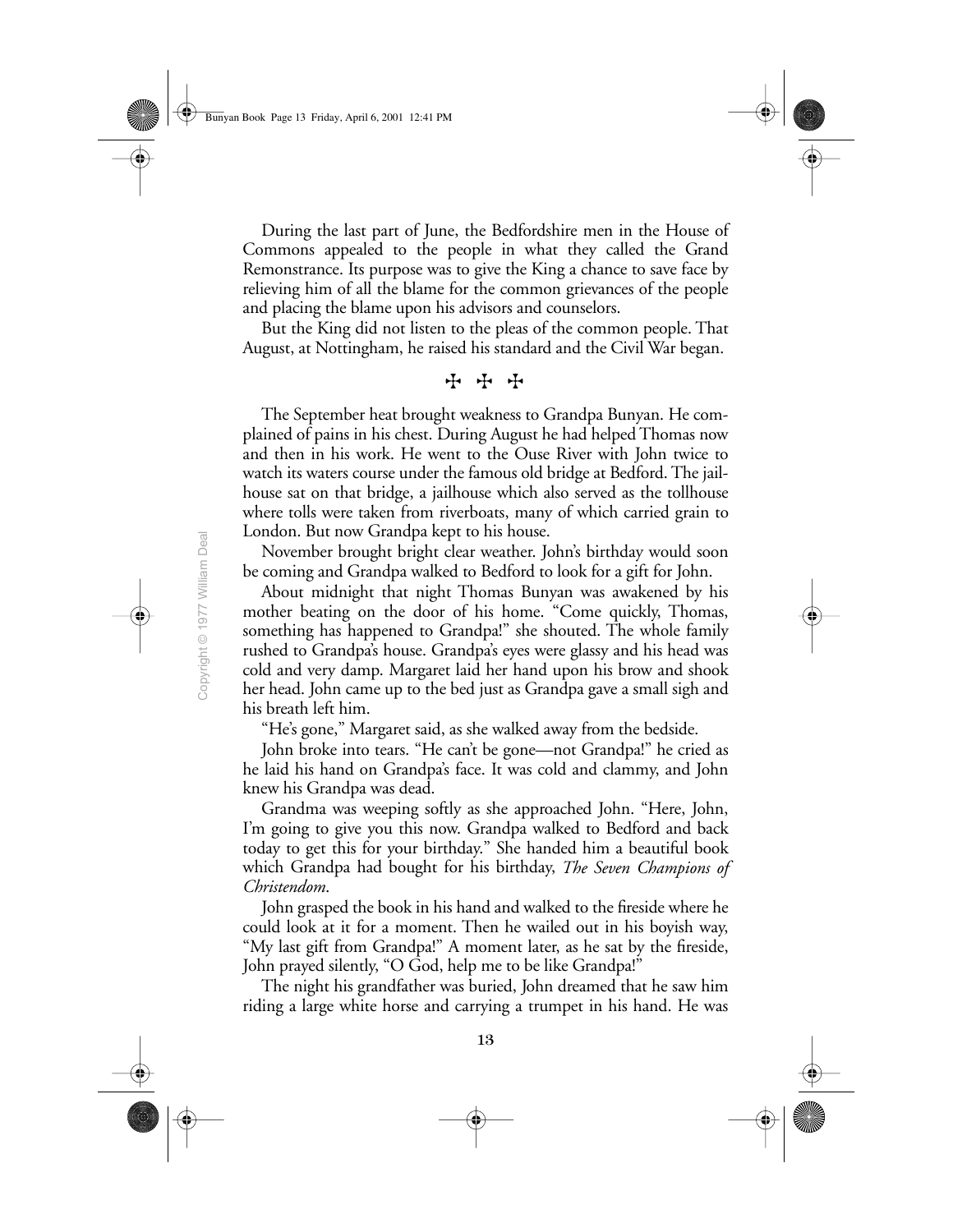dressed in a long, flowing white robe and was so happy and smiling as he glided by where John was standing in the churchyard. "May there be peace on earth for all men," he heard his Grandpa shout as his horse rose and disappeared into the blue heavens.

- - -

Meanwhile, England was girding for war. By January 1643, the battle lines were being drawn between King and Parliament. Men of stern will and strong conviction opposed each other, and the temper of the people was rising.

One day in springtime, John Okey rode into Elstow and stopped his horse by Thomas Bunyan's house and forge. Thomas Bunyan looked at him sourly and said, "*Now* what do you want, swords for Roundhead soldiers?"

"All of Bedfordshire is for Parliament," said Okey. "We have gibbets† ready for those who aid the King."

Bunyan contemplated his anvil and the low burning fire of coal in the forge. Looking up at Okey he replied, "I guess I was being somewhat hasty."

"Parliament needs the support of all good men," Okey replied.

"I can't make swords to fight my King," Bunyan said stubbornly.

"Very well, Bunyan, I will give your word to Cromwell, Pym, and Pampden. I have delivered my message," Okey said as he mounted his horse.

John had stood by silently and heard it all.

"But why be for the King, Papa, when you know he is not for the common man and the poor, such as we are?" John asked.

Thomas Bunyan drew a deep breath. "Get this straight, lad," he said. "For generations the Bunyans have stood for their King."

"Yes, sir, but Grandpa felt that Parliament was often right and that the King was often wrong, didn't he?" John ventured.

"Your grandpa did sometimes feel this way, but he never lifted a finger against his King," Thomas Bunyan chided.

John said no more, but his mind was made up. "When I am old enough to fight I certainly will not fight for the King," he mumbled to himself.

$$
\begin{array}{ccccc}\n\text{+} & \text{+} & \text{+}\n\end{array}
$$

<sup>†</sup> A *gibbet* was a type of gallows consisting of a single post with a projecting arm at the top; it was formerly used to hang executed criminals in chains for public display.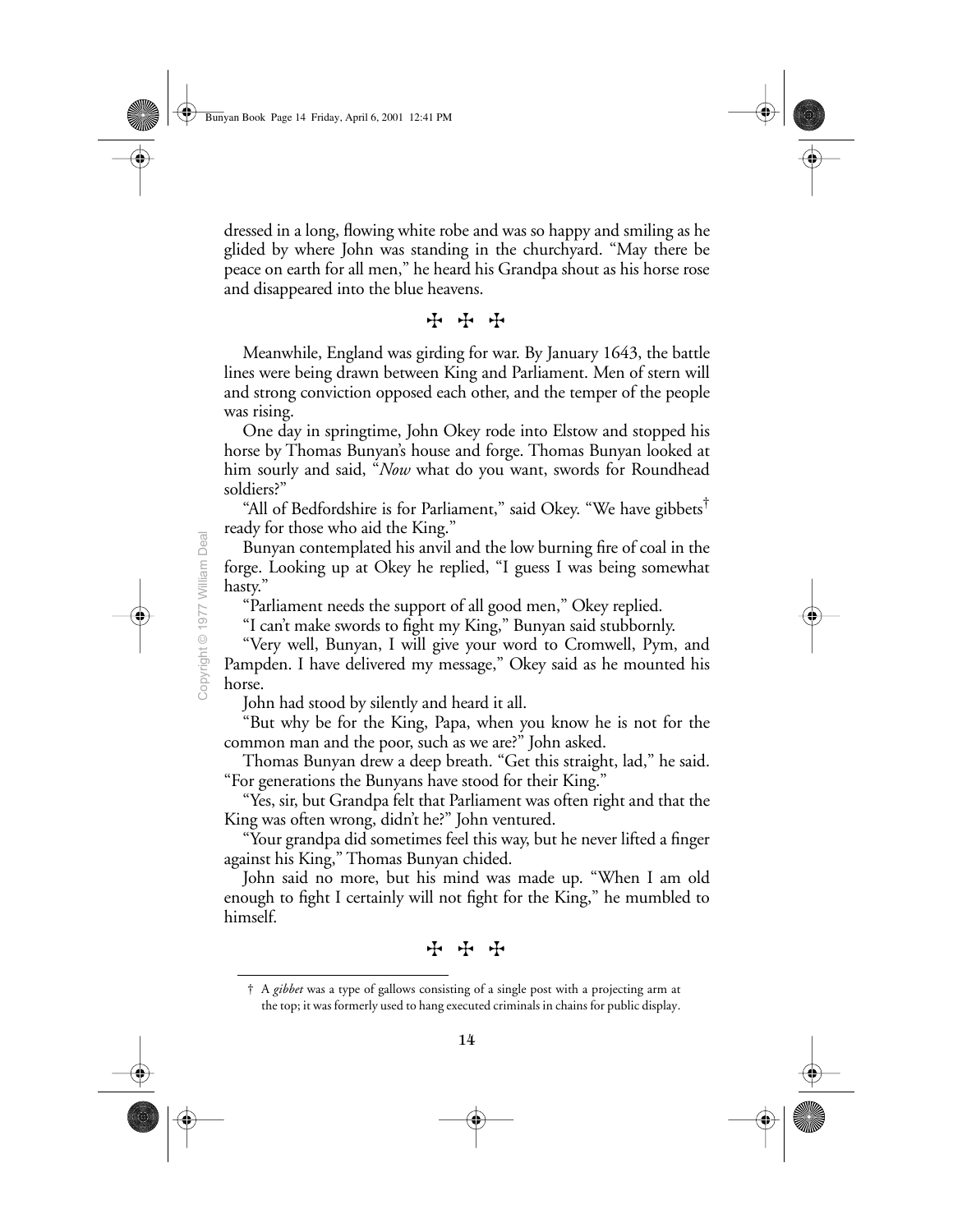The spring of 1643 brought smallpox to the Midlands. John was frightened. Times were uncertain. Cromwell, his idol, was now a captain in the Parliamentary Army. Captain Cromwell's son was stationed at Newport Pagnell. John was stunned one day when word reached Elstow that Cromwell's son had died of smallpox.

"Will we get smallpox and die, Mama?" John asked that evening as he came in from work, when the news had been brought about Cromwell's son.

"I hope not, son. But if this is the way the Lord wants to take us, we should have no fear," she said. This was of little comfort to John. He did not want to die of smallpox; he wanted to die for a noble cause, like helping Cromwell win the war. He knew better, though, than to voice such an idea in his father's presence.

A few days after this, John met his old friend Tad Simmons, now a Roundhead soldier.

"Cromwell is a colonel," announced Tad. "He's got fighting stuff in him, John. He'll lead Parliament to victory for sure. He is asking for godly men to join his army. Each soldier gets a Pocket Testament and a small Catechism and is supposed to attend church regularly."

"Then what are *you* doing in his army, pray tell?" John asked, grinning up at Tad. "You're a rascal. You cheat, lie, steal and drink, and even run around with women."

"That doesn't matter, John. A fellow can still handle a gun; good gunmen are needed, as well as praying men," Tad laughed.

## <u>a</u> a a

During the fall of 1643, the Royalist army made an attack on Bedford, mostly to secure food. Prince Rupert, the King's nephew, was in charge. John happened to be on the road between Elstow and Bedford one afternoon when he saw a group of soldiers coming toward him. They were dressed in the King's Army uniforms. John thought they were beautiful.

The soldiers stopped, and one of them asked John if he knew where the Bedfordshire food was stored.

"I don't know, sir," John replied.

"Do you speak truth?" the soldier asked.

"I don't always, but I do so now, sir," John said, his heart pounding so loudly he wondered if the soldier could hear it.

Just then a soldier in blue rode up on horseback. His boots were shiny and his high hat looked immaculate. The soldier who had been speaking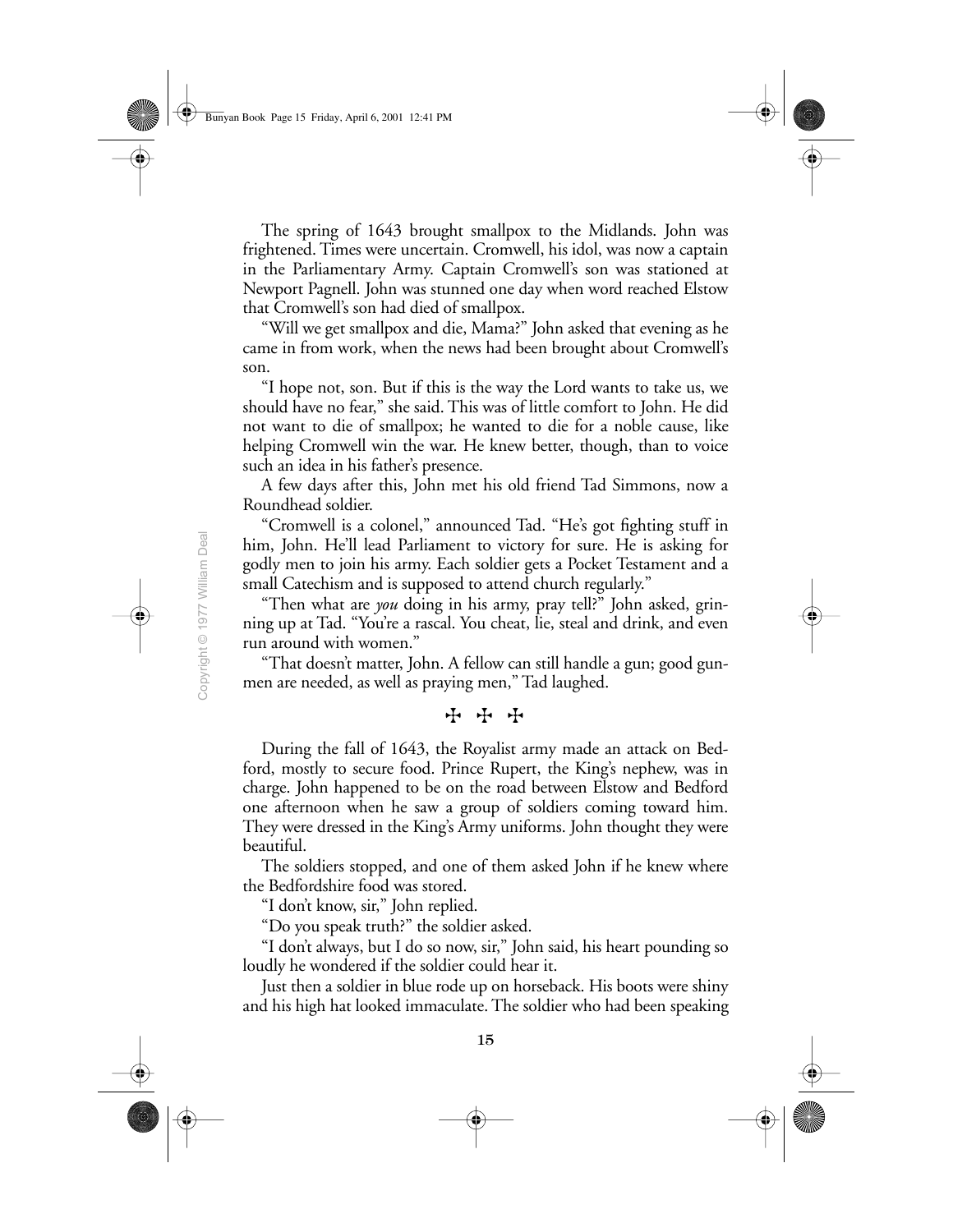to John addressed the newcomer as "Your highness, Prince Rupert." John's heart leaped. "Prince Rupert! Now I'll have a story for the family at suppertime. I have seen Prince Rupert face to face," he thought as the Royal Cavaliers rode away. After this John was more interested than ever in joining the army.

<u>a</u> a a

The spring of 1644 found John Bunyan working six or seven hours a day with his father in the forge, mending kettles and pans and doing other work and wishing for November when he could be a soldier. In the evenings he read whatever came to hand or played with Margaret and Willie, the youngest Bunyans. He often read to them from his birthday book, *The Seven Champions of Christendom*.

One day Tad Simmons came by for a chat. He was stationed at Newport Pagnell, at the Parliamentary Army Post. "Oliver Cromwell talks about God as if he knew Him personally," he said. "And Sir Samuel Luke—you know him—he's confident we'll win this war. He says God told him we'll win."

John told his mother about Tad's visit after supper that evening while his father was still at the forge. He noticed she was warming a brick by the fire. "What's the brick for, Mama?" he asked.

"It's to warm my feet, John. I am so cold all over," she replied.

The next day she was worse. After supper she lay down again and asked Margaret to place the hot brick to her feet. Margaret felt her face. It was flushed with temperature.

"What shall we do, John, Papa's gone to the alehouse and you know what that likely means—midnight before he returns," Margaret said. "She has no spots on her but what if she has the plague?"

John felt his stomach tighten. "Where would she get that?" he whispered.

"It's everywhere," Margaret explained.

"I'm going for Dr. Banister right now," John said.

The doctor examined the large, red, boil-like lump on her leg. "The *plague*, sure enough," he muttered to himself.

Just then Thomas Bunyan staggered in at the door, drunk.

Margaret went to him and said, "Papa, Mama has the plague." Her father looked at her with bleary eyes and sank into a chair by the fireside.

John came out of the bedroom and stared unbelievingly at his father. "Papa, Mama may be dying now of the plague, and here you are drunk!" he exclaimed.